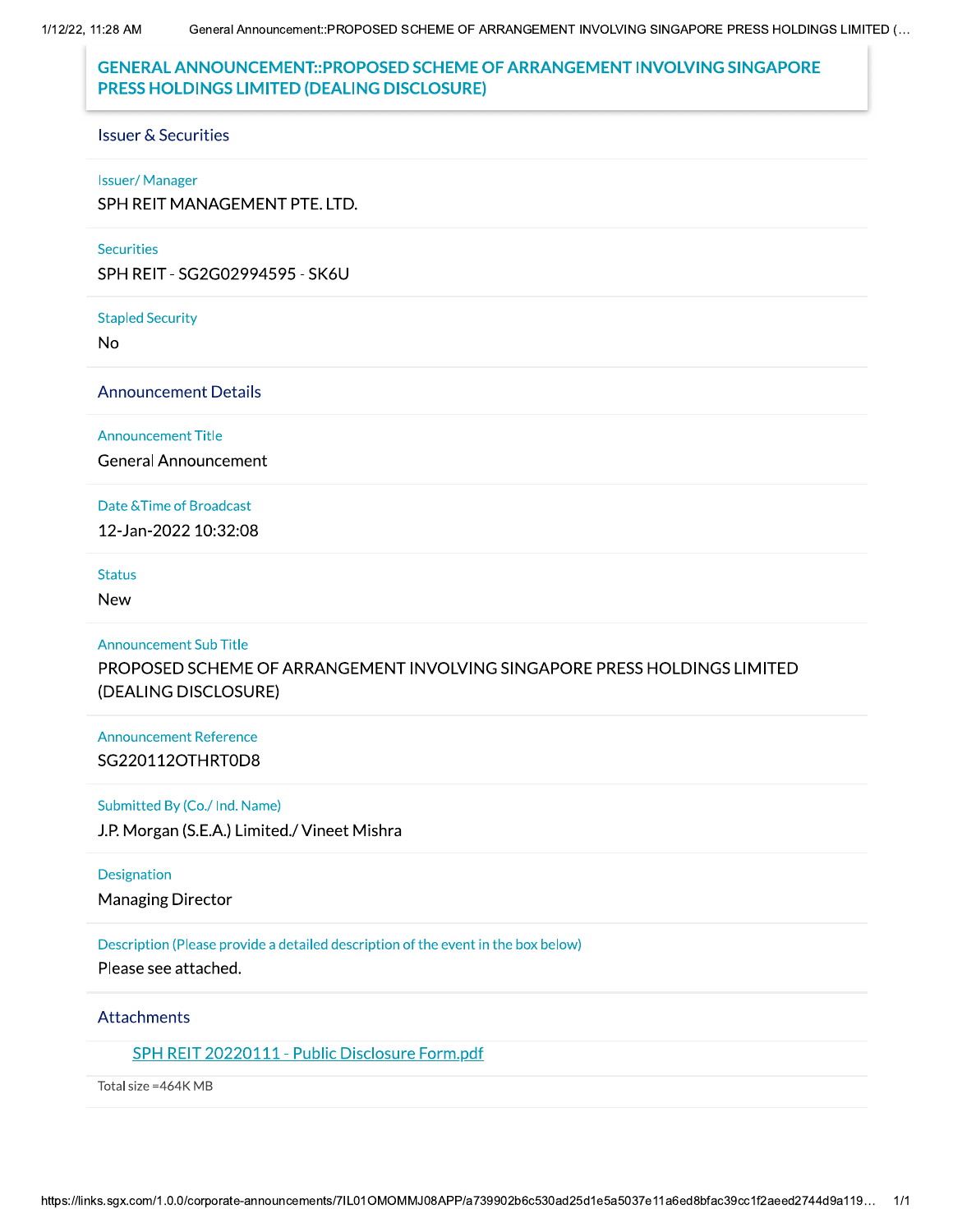## PROPOSED ACQUISITION OF SINGAPORE PRESS HOLDINGS BY WAY OF A SCHEME OF ARRANGEMENT

### DEALINGS DISCLOSURE

## 1. INTRODUCTION

J. P. Morgan (S.E.A.) Limited ("JPMSEAL") refers to the proposed scheme of arrangement (the "Scheme") to be undertaken by Singapore Press Holdings Limited (the "Company") and Keppel Pegasus Pte. Ltd. (the "Offeror") (which is a wholly-owned subsidiary of Keppel Corporation Limited ("KCL")) pursuant to Section 210 of the Companies Act, Chapter 50 of Singapore, involving, inter alia, (i) the distribution of units in SPH REIT held by the Company to the shareholders of the Company on a pro-rata basis and (ii) the Offeror acquiring the entire share capital of the Company (other than those already owned, controlled or agreed to be acquired by the Offeror and its concert parties), the consideration for which include units in Keppel REIT, which was announced on 2 August 2021 (the "Joint Announcement").

As stated in the Joint Announcement, JPMSEAL is the financial adviser to the Offeror in respect of the Scheme.

All capitalised terms used and not defined herein shall have the same meanings given to them in the Joint Announcement.

# 2. DISCLOSURE OF DEALINGS

Pursuant to Rule 12.1 of the Singapore Code on Take-overs and Mergers (the "Code") and the Practice Statement on the Exemption of Connected Fund Managers and Principal Traders under the Code, JPMSEAL wishes to announce the dealings by its associates in the relevant securities of SPH REIT on 11 January 2022, details of which are set out in the Schedule hereto.

# Issued by J.P. Morgan (S.E.A.) Limited

12 January 2022 Singapore